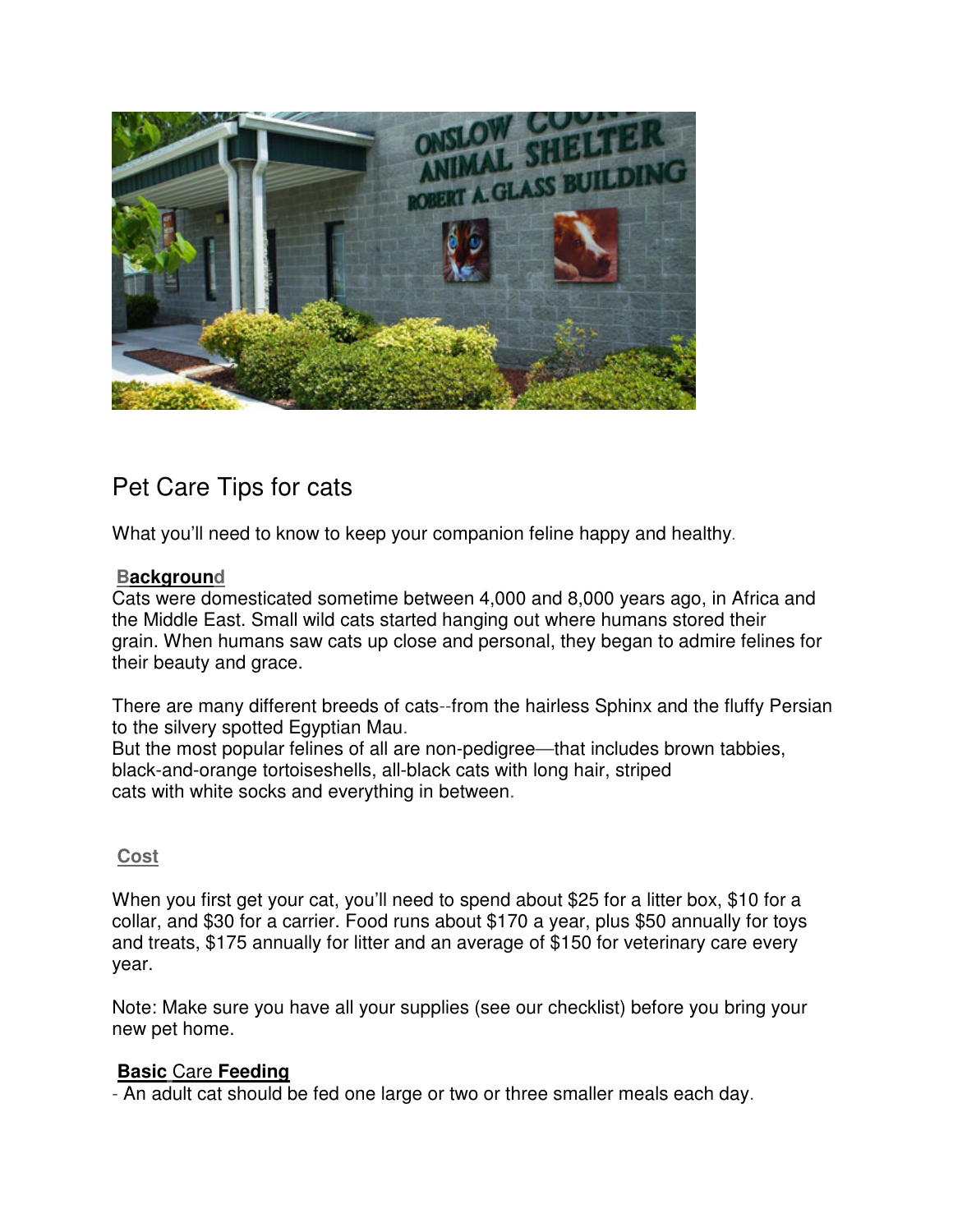- Kittens from 6 to 12 weeks must eat four times a day.

- Kittens from three to six months need to be fed three times a day. You can either feed specific meals, throwing away any leftover canned food after 30 minutes, or keep dry food available at all times. We recommend a high-quality, brand-name kitten or cat food; avoid generic brands. You will need to provide fresh, clean water at all times, and wash and refill water bowls daily.

Although cat owners of old were told to give their pets a saucer of milk, cats do not easily digest cow's

 milk, which can cause diarrhea in kittens and cats. Treats are yummy for cats, but don't go overboard. Most packaged treats contain lots of sugar and fat,

which can pack on the pounds. Some cats like fresh fruits and vegetables, like broccoli, corn or cantaloupe. You can offer these once in a while.

If your kitten is refusing food or isn't eating enough, try soaking her kitten food in warm water. If that doesn't work, kittens can be fed human baby food for a short time. Use turkey or chicken baby food made for children six months and older. Gradually mix with her regular food.

#### **Grooming**

Most cats stays relatively clean and rarely need a bath, but you should brush or comb your cat regularly. Frequent brushing helps keep your cat's coat clean, reduces the amount of shedding and cuts down on the incidence of hairballs.

#### **Handling**

To pick up your cat, place one hand behind the front legs and another under the hindquarters. Lift gently. Never pick up a cat by the scruff of the neck or by the front legs.

#### **Housing**

Your pet should have her own clean, dry place in your home to sleep and rest. Line your cat's bed with a soft, warm blanket or towel. Be sure to wash the bedding often. Please keep your cat indoors. Cats who are allowed outdoors can contract diseases, get ticks or parasites, become lost or get hit by a car, or get into fights with other free-roaming cats and dogs. Also, cats may prey on native wildlife.

#### **Identification**

If allowed outdoors (again, we caution against it!), your cat must wear a safety collar and a license tag. A safety collar with an elastic panel will allow your cat to break loose if the collar gets caught on something. And if your pet is indoors-only, a license tag or an implanted microchip can help insure that your cat is returned if he or she becomes lost.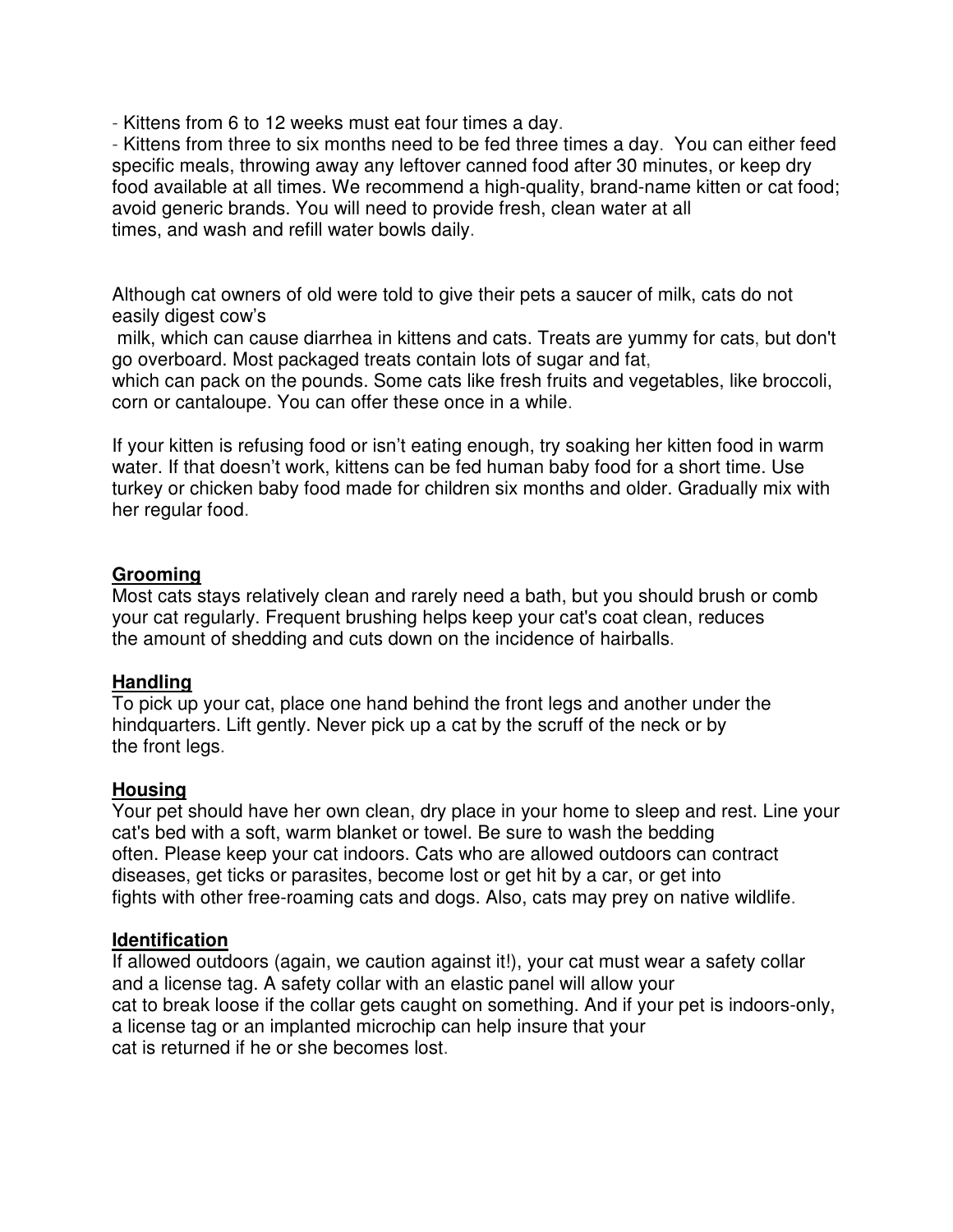## **Litter Box**

All indoor cats need a litter box, which should be placed in a quiet, accessible location. A bathroom or utility room is a good place for your cat's box. In a multi-level home, one box per floor is recommended. Avoid moving the box unless absolutely necessary. Then do so slowly, a few inches a day. Keep in mind that cats won't use a messy, smelly litter box, so scoop solid wastes out of the box at least once a day. Dump everything, wash with a mild detergent and refill at least once a week; you can do this less frequently if using clumping litter. Don't use ammonia, deodorants or scents, especially lemon, when cleaning the litter box.

## **Behavior Information**

## **Play**

Cats delight in stalking imaginary prey. The best toys are those that can be made to jump and dance around and look alive. Your cat can safely act out her role as a predator by pouncing on toys instead of people's ankles. Please don't use your hands or fingers as play objects with kittens. This type of rough play may cause biting and scratching behaviors to develop as your kitten matures.

## **Scratching**

Cats need to scratch! When a cat scratches, the old outer nail sheath is pulled off and the sharp, smooth claws underneath are exposed. Cutting your cat's nails every two to three weeks will keep them relatively blunt and less likely to harm the arms of both humans and furniture. Provide your cat with a sturdy scratching post, at least three feet high, which will allow her to stretch completely when scratching. The post should also be stable enough that it won't wobble during use, and should be covered with rough material such as sisal, burlap or tree bark. Many cats also like scratching pads. A sprinkle of catnip once or twice a month will keep your cat interested in her post or pad.

## **Health**

Your cat should see the veterinarian at least once a year for an examination and annual shots, and immediately if she is sick or injured.

## **Ear Mites**

These tiny parasites are a common problem that can be transmitted from cat to cat. If your cat is constantly scratching at his ears or shaking his head, he may be infested with ear mites. You will need to call your vet, as your cat's ears will need to be thoroughly cleaned before medication is dispensed.

## **Feline Urological Syndrome (FUS)**

Both males and females can develop this lower urinary inflammation, also called Feline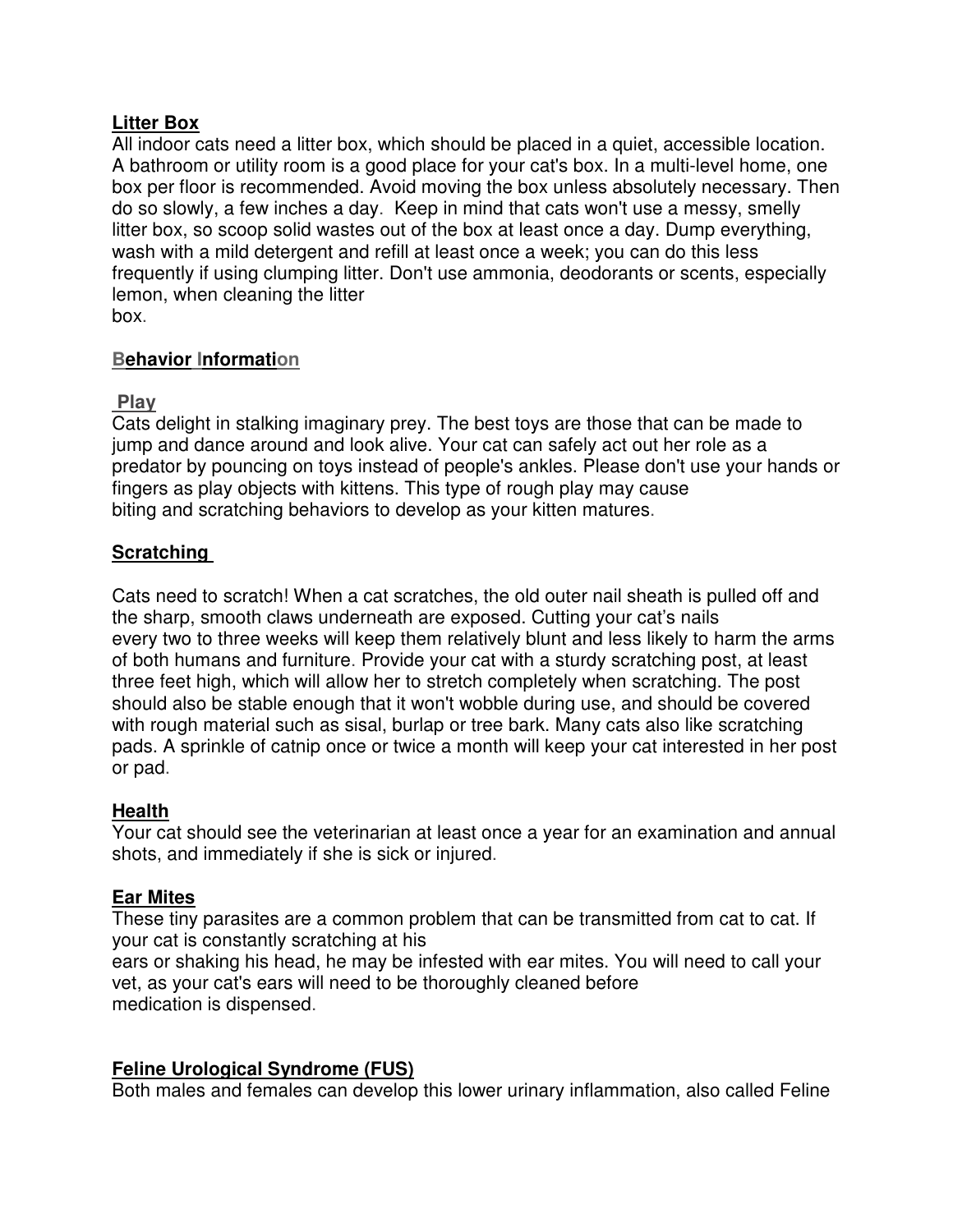Lower Urinary Tract Disease

(FLUTD). Signs of FUS include frequent trips to the litter box, blood in the urine and crying out or straining when urinating. If your male cat looks

"constipated," he may have a urethral obstruction and can't urinate. This can be fatal if not treated quickly. Urethral blockages are rare in females. About five

percent of cats are affected with FUS. Special diets may help prevent this condition.

#### **Fleas and Ticks**

Flea infestation should be taken seriously. These tiny parasites feed off of your pet, transmit tapeworms and irritate the skin.

Carefully check your cat once a week for fleas and ticks. If there are fleas on your cat, there will be fleas in your house. You may need to use flea bombs or

premise-control sprays, and be sure to treat all animals in your house. Take care that any sprays, powders or shampoos you use are safe for cats, and that

all products are compatible when used together. Cats die every year from improper treatment with flea and tick control products. Please contact your

veterinarian for the most effective flea control program for your pet.

#### **Medicines and Poisons**

Never give your cat medication that has not been prescribed by a veterinarian. For example, did you know that acetominophin

and aspirin can be FATAL to a cat?! Keep rat poison or other rodenticides away from your cat. If you suspect that your animal has ingested a poisonous substance, call your veterinarian or the Animal Poison Control Center for 24-hour animal poison information at (888) 426- 4435.

## **Spaying and Neutering**

Female cats should be spayed and male cats neutered by six months of age. Neutering a male (removing the testicles) can prevent urine spraying, decrease the urge to escape outside and look for a mate, and reduce fighting between males. Spaying a female (removing the ovaries and uterus) helps prevent breast cancer, which is usually fatal, and pyometra (uterus infection), a very serious problem in older females that must be treated with surgery and intensive medical care. Since cats can breed up to three times per year, it is vital that your female feline be spayed to prevent her from having unwanted litters.

## **Vaccinations**

\* Kittens should be vaccinated with a combination vaccine (called a "3 in 1") at 2, 3 and 4 months of age, and then annually. This vaccine protects cats from panleukopenia (also called feline distemper), calicivirus and rhinotracheitis. If you have an unvaccinated cat older than four months of age, he will need a series of two vaccinations given 2 to 3 weeks apart, followed by yearly vaccinations.

\* There is a vaccine available for feline leukemia virus (FeLV). This is one of the two immune system viruses